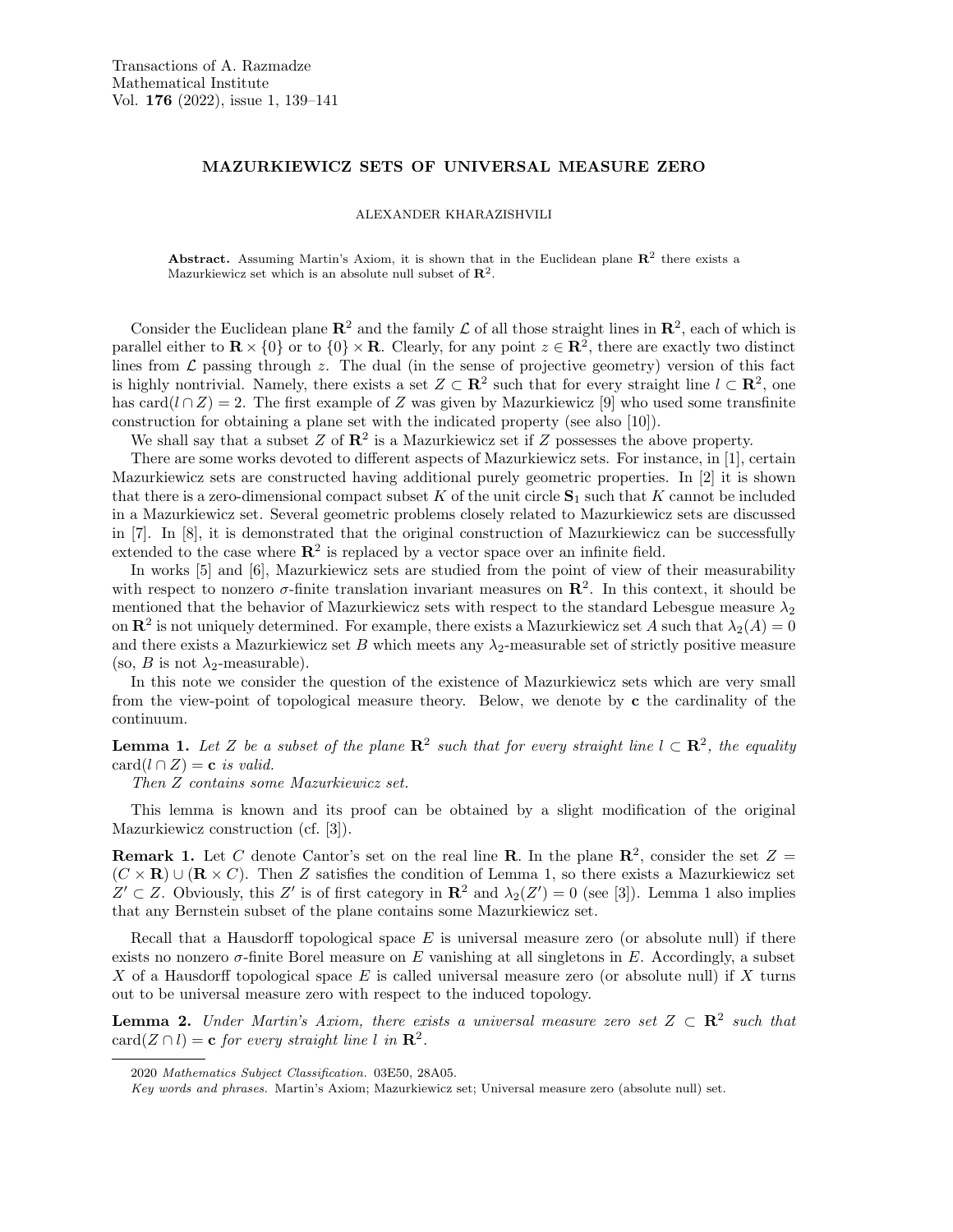The transfinite construction of such a set  $Z$  is given in [4]. Notice that Lemma 2 was used in [4] for obtaining the following statement:

Under Martin's Axiom, there exists a universal measure zero subset T of  $\mathbb{R}^2$  such that for each straight line  $l \text{ }\subset \mathbb{R}^2$ , the orthogonal projection of T on l is absolutely nonmeasurable with respect to the class of the completions of all those nonzero  $\sigma$ -finite Borel measures on l which vanish at all singletons in  $l$ .

Lemmas 1 and 2 imply the following result.

Theorem 1. Assuming Martin's Axiom, there exists a Mazurkiewicz set which is of universal measure zero.

**Remark 2.** The existence of universal measure zero Mazurkiewicz subsets of  $\mathbb{R}^2$  cannot be established within the framework of **ZFC** theory. Indeed, there exists a model  $M$  of **ZFC** such that in  $M$  we have  $\omega_1 < c$  and every universal measure zero set in  $\mathbb{R}^2$  has cardinality not exceeding  $\omega_1$  (as was shown by Baumgartner and Laver, the role of  $M$  can be played by the random real model of  $\mathbf{ZFC}$ ). Since the cardinality of any Mazurkiewicz set is  $c$ , one easily concludes that in the same  $M$  there are no universal measure zero Mazurkiewicz sets.

Every absolute null subset of  $\mathbb{R}^2$  is totally imperfect, so it directly follows from Theorem 1 that under Martin's Axiom, there exists a totally imperfect Mazurkiewicz set in the plane. On the other hand, the existence of totally imperfect Mazurkiewicz sets does not need additional set-theoretical hypotheses. A certain modification of the original Mazurkiewicz construction gives

**Theorem 2.** There exists a Mazurkiewicz set which is totally imperfect in  $\mathbb{R}^2$ .

In this context, it should be noticed that if in  $\mathbf{ZF}\ \&\ \mathbf{DC}$  theory there exists a totally imperfect Mazurkiewicz set, then there is a non-Lebesgue measurable subset of the real line R. A more general statement holds true. To formulate it, we need one auxiliary notion.

Let l be a straight line in  $\mathbb{R}^2$  and let Z be a subset of  $\mathbb{R}^2$ . We say that Z is finite in direction l if for every straight line  $l' \subset \mathbb{R}^2$  parallel to l, the set  $l' \cap Z$  is finite (see, e.g., [10]).

**Theorem 3.** If in **ZF** & **DC** theory there exists a totally imperfect subset Z of  $\mathbb{R}^2$ , finite in direction  ${0} \times \mathbf{R}$  and satisfying  $pr_1(Z) = \mathbf{R} \times {0}$ , then there exists a subset of  $\mathbf{R}$ , nonmeasurable in the Lebesgue sense.

**Remark 3.** Let l be a straight line in  $\mathbb{R}^2$  and let Z be a subset of  $\mathbb{R}^2$ . We say that Z is closed in direction l if for every straight line  $l' \subset \mathbb{R}^2$ , parallel to l, the set  $l' \cap Z$  is closed in l'. A somewhat strengthened version of Theorem 3 is as follows:

If in **ZF** & **DC** theory there exists a totally imperfect subset Z of  $\mathbb{R}^2$  which is closed in direction  $\{0\} \times \mathbf{R}$  and satisfies  $pr_1(Z) = \mathbf{R} \times \{0\}$ , then there exists a subset of **R**, nonmeasurable in the Lebesgue sense.

**Remark 4.** In classical point set theory some special subsets of  $\mathbb{R}^2$  or of  $\mathbb{R}^2$  are studied, which have nontrivial applications in real analysis, measure theory, and general topology (mostly, for constructing various kinds of counterexamples). Among such subsets, one may mention Hamel bases, Vitali sets, Bernstein sets, Luzin sets, Sierpiński sets, etc. Mazurkiewicz sets belong to this collection, too. Obviously, no Mazurkiewicz set can be a Bernstein subset of  $\mathbb{R}^2$ . Also, it is not difficult to show that no Mazurkiewicz set can coincide with a Luzin set in  $\mathbb{R}^2$  or with a Sierpiński set in  $\mathbb{R}^2$  (indeed, the graph of a function acting from **R** into **R** cannot be a Luzin set in  $\mathbb{R}^2$  and cannot be a Sierpiński set in  $\mathbb{R}^2$ ). At the same time, there exists a Mazurkiewicz set which simultaneously is a Hamel basis of  $\mathbb{R}^2$  (see, e.g., [5,6]). In this context, we also would like to note that there exists a Mazurkiewicz set which contains the graph of some Sierpiński–Zygmund function acting from  $\bf{R}$  into  $\bf{R}$ . As is known, the graph of any Sierpiński–Zygmund function is a totally imperfect subset of  $\mathbb{R}^2$ .

### Acknowledgement

This work was partially supported by the Shota Rustaveli National Science Foundation of Georgia, Grant FR-18-6190.